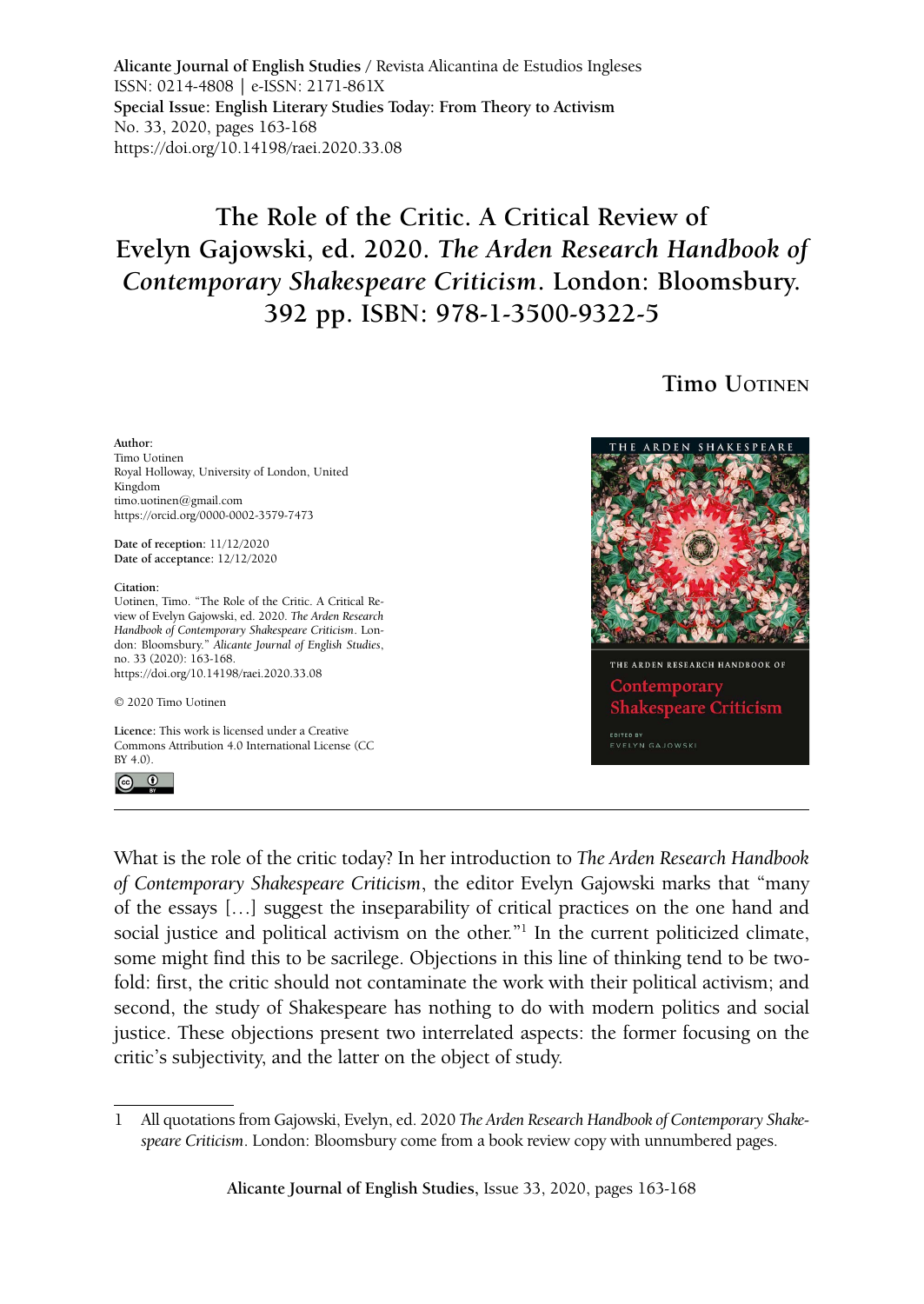The aforementioned subject and object are not wholly isolated things and are indeed integrated in the role of the critic, who is positively a subject, a person doing criticism, but who already has a negative side in being a critic *of* something, empty without an object of study. Moreover, the question of what the critic should do is implicit in the idea of *The Arden Shakespeare Handbooks*, as the preface for the series states, in that they "provide both a thorough grounding … and a practical guide that equips readers to conduct their own independent research." Indeed, the tension between subjective and objective aspects animates this book, if not the practice of contemporary Shakespeare criticism.

As Christopher Marlow points out in his piece on cultural materialism, "[w]hen any critic opens a text they inevitably bring their own quirks and prejudices with them." Marlow also encapsulates the "cultural materialist mode" of writing in the motto: "to engage with the past, be informed by the present, but committed to the future." Interestingly, this motto also describes how most of the chapters in this book are structured: each type of study is given a history, situated in the present and simultaneously opening a future by giving a reading of a Shakespeare play, poem or performance. For example, Michelle M. Dowd gives an overview of genre studies from Russian formalists and Northrop Frye via Marxist and post-structuralist approaches to new formalism culminating in a novel reading of *The Winter's Tale* that solidifies the previous discussion and opens up new avenues for further study; Anthony Guy Patricia deftly surveys the rich and varied history of queer studies from Michel Foucault and Alan Bray to the resistant unhistoricism and homohistory of Madhavi Menon, while ending in "a case study of how to read *Much Ado* without being heterosexist."

In the early 80's Wole Soyinka, the Nigerian writer and Nobel laureate, asked us to consider "the critic as a socially-situated producer, and therefore as a creature of social conditioning" (1981, 133). Indeed, no critic—or person for that matter—lives in a vacuum. Kent Cartwright, in his article on close reading and New Criticism describes the situation in which close reading is done today:

Only intrepid students practise it, guided in shabby classrooms by suspect faculty, hunted by academic administrators who would convert them to engineering majors and harangued by capitalist boosters for ruinously trading their futures as lords of Wall Street for thin-gruel lives as baristas.

Christopher Marlow, in his description on the continuing importance of cultural materialism and one of its key proponents, the late Alan Sinfield, complements the above student point of view with that of the academic: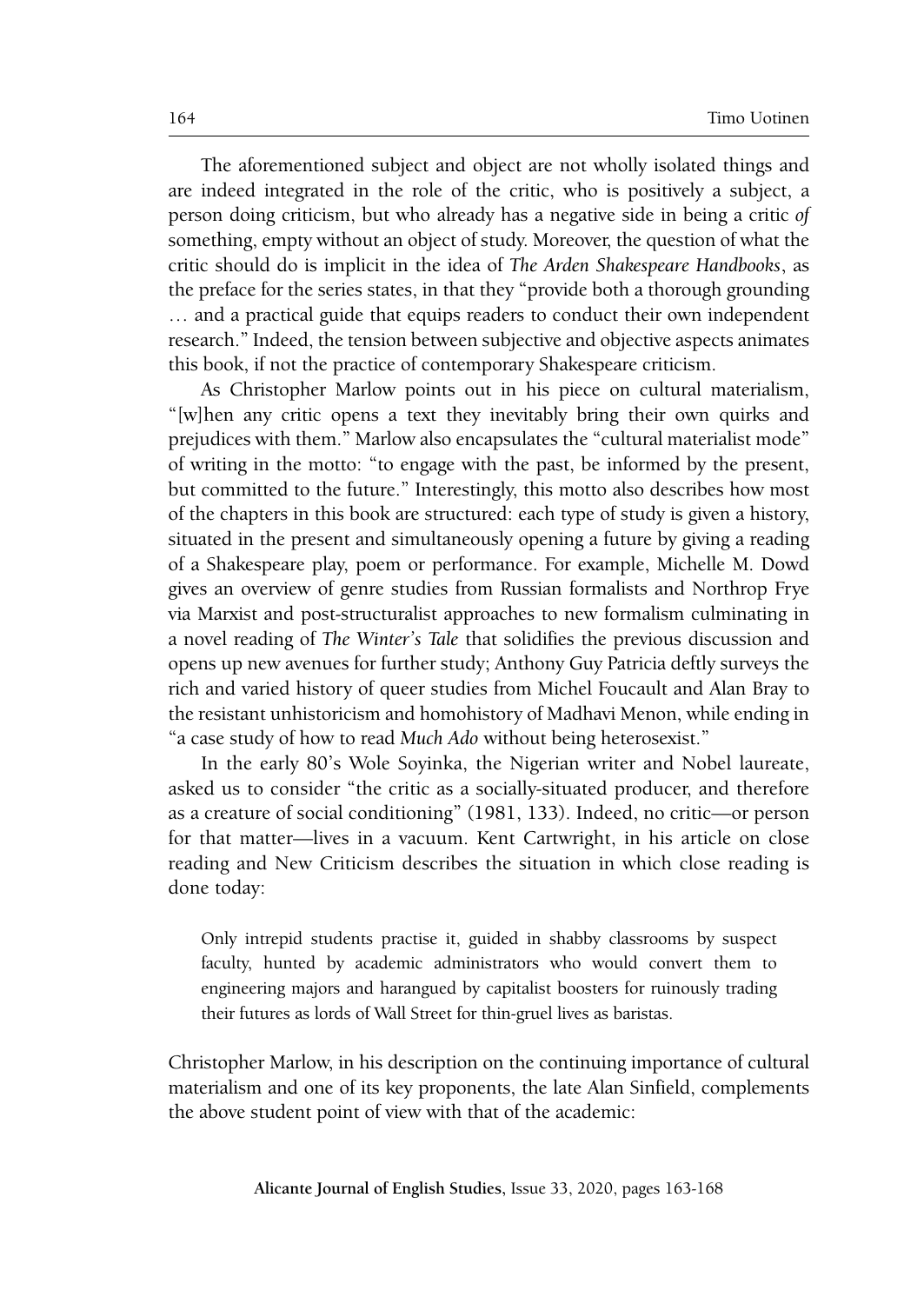In a market-driven era in which university academics are enjoined by their employers to have allegiance to nothing except their own institutions, and indeed when some academics are disciplined or even dismissed for speaking publicly about the failures of those institutions, Sinfield's approach remains not only refreshing but also urgently relevant.

Therefore, in this context, it should be no surprise when Christian Smith in his piece on Marxist studies connects the dots between the role of the Marxist critic and political activism: "If one is genuinely committed to one's criticism, then the logical conclusion of Marxist Shakespeare criticism is an activist political stance." Here Smith brings together the critic's theory and practice—but it is also brought together in the figure of Marx. In an exceptional move (both within this book and introductions to Marxist criticism in general), Smith opens up Marxist Shakespeare studies through Marx's lifelong study of Shakespeare with due acknowledgement to the seminal influence of Jenny Marx (neé von Westphalen)—and how this is endemic to Marx's theoretical work. Smith rightly points out "Marxist Shakespeare critics … do not simply read economics in Shakespeare; theirs is a political oppositional reading of the social relationships that underlie the economics." The critic is a creature reflecting on their and our social conditioning.

In making their subject-position explicit, the critic allows their audience to form their own interpretation based on the critic's presentation. This reflective practice is most clearly brought to the fore by Jessica McCall in her excellent chapter on feminist studies. McCall acknowledges the subjective position of the critic, while leaving space for the reader: "The following chapter, then, should not be understood as a prescriptive authority (this is what feminism is, this is how feminist studies is done) but as a descriptive overview." As with all of the chapters in this book, there is an inherent plurality or intersectionality at play as the reflective critic understands that no single answer or approach can resolve everything—such a singularity should rightly seem suspicious. Commenting on the homogenisation and authority of scholarly discourse, McCall states that,

feminist studies must resist this homogenization by learning to be comfortable with the uncomfortable. It must remain unapologetically political and studied in unapologetically personal ways. To engage in feminist work is to resist doing what you're told – to engage in feminist work is to do what you can.

McCall is one of the few in this book who expressly distinguishes criticism from theory: "Criticism studies the effects of sexisms, but theory answers what sexism

**Alicante Journal of English Studies,** Issue 33, 2020, pages 163-168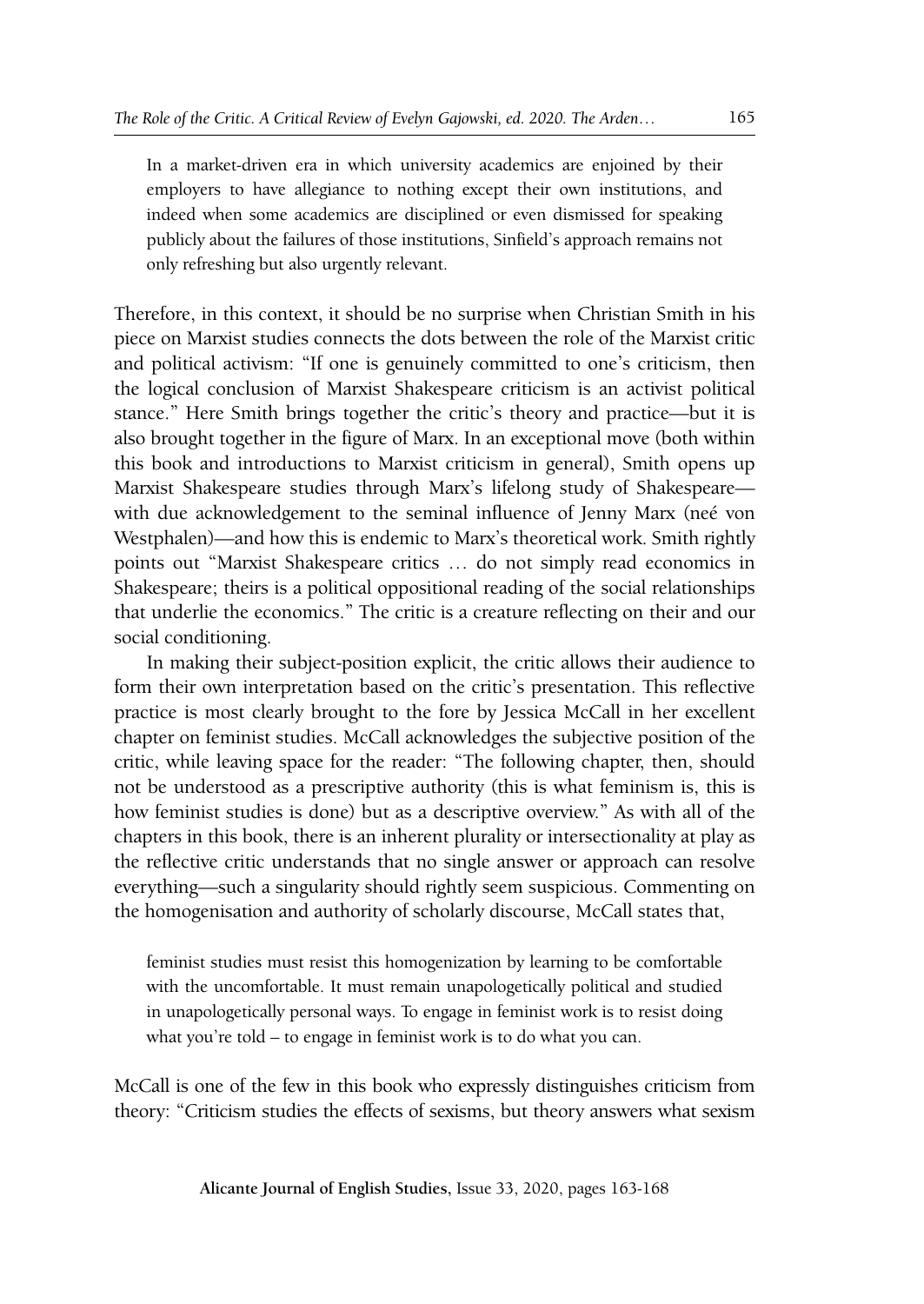is and why it exists." She continues: "We cannot answer questions about Lady Macbeth without the theory, but the theory is useless without connecting it to lived experience. The particularities of our lived experiences – our subject positions – are a big deal." It is the work of the critic that brings together theory and practice, though this only happens when the critic extends their role through their work enabling other individuals and the wider community to act. The critic should not deal in dogma as that hinders the potential power within the subject position.

These thoughts are echoed by Michael Bristol in his chapter on character studies. Bristol highlights how our own characters are enmeshed in our discussion of Shakespeare's characters. The aesthetic experience we get sometimes also engulfs ourselves in our interpretation of that experience. This is reflected in the impossibility of a critic (or anybody, for that matter) to shed their subjectivity in writing about the object of their study. Having feelings is not a drawback yet they too need to be interpreted. Bristol writes: "character study asks for a performance; not just the one we are watching or the one we are imagining as we read but the self-reflexive one we feel and comprehend in our own response."

The work of the critic not only mediates interpretative practice but is also the result of their own reflective subjectivity. McCall again expresses this and the stakes at play clearly:

Most feminist criticism is a combination of theoretical approaches, but all must maintain the dual awareness of a world outside the self which is always interpreted through the self. Denial of this dual awareness maintains the status quo – if personal experience isn't allowed to serve as evidence, then narratives from marginalized communities, narratives which reveal the power imbalances and injustices perpetuated through ideological, legislative and economic structures, are silenced.

This dual awareness speaks to how the subject and object inform each other. As our subjectivity is more complicated than perhaps at first thought so is the object. Therefore, criticism about Shakespeare is never just about Shakespeare.

Besides the complexity of what we mean by Shakespeare (the person, the works, the influence), the temporal distance raises other issues; for instance, what does it mean to look at the past? The eminent historian E. H. Carr wrote in the early 60's that "history consists essentially in seeing the past through the eyes of the present and in the light of its problems" (1987, 21). Here Carr is echoing the Italian philosopher and historian Benedetto Croce writing in the late 30's (*History as the story of liberty,* 2000) and a similar point is made by the German critical theorist Walter Benjamin in 1940 ("Theses on the philosophy of history,"1999). The influence of this insight can most clearly be seen in presentism. In his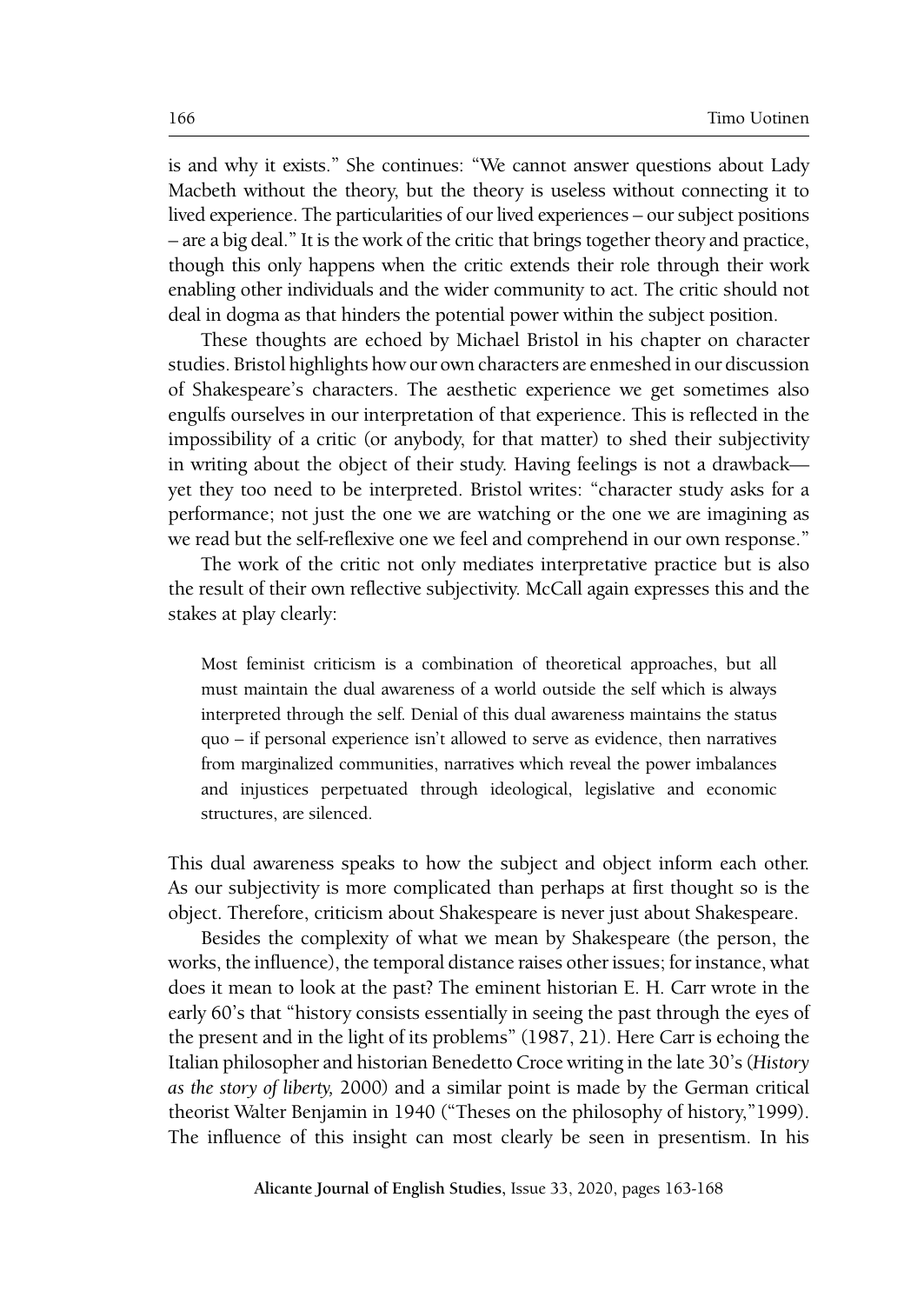exemplary chapter on presentist studies Miguel Ramalhete Gomes explains that presentism "crucially understands this critical, theoretical and political present as an inescapable and enabling factor in making meaning with Shakespeare." Presentism is another ubiquitous influence in this book alongside Marxism and feminism. Though often seen in opposition to historicism, Gomes points out that "presentism has sought instead to complement historicist work with an equally complex awareness of the importance of the critic's own context in shaping Shakespearean criticism." It should be noted that the important chapter on New Historicism in this handbook is written by Hugh Grady, one of the most influential exponents of presentism.

Even if Shakespeare is studied in the past, it is never out of touch with the present. Indeed, it should be considered whether the object of study itself is ever simply Shakespeare. In terms of history, the past has formed what is our present. Moreover, as Alexa Alice Joubin in her chapter on global studies, and Ruben Espinosa in his chapter on postcolonial studies point out, Shakespeare, due to a long history of colonisation and cultural interaction, has long since ceased to be a merely English phenomenon. Furthermore, as the chapters on ecocriticism (by Randall Martin) and ecofeminism (by Jennifer Munroe and Rebecca Laroche) make clear, the study of Shakespeare can shed light on current issues of water rights or the liminal spaces occupied by people who seek refuge. The modern critic's work, though mediated by Shakespeare, is about the world we live in. The twentieth-century German sociologist and philosopher, Max Horkheimer, differentiates between traditional and critical theory in his seminal 1937 essay, saying that critical activity "has society itself for its object" (1982, 206) and that critical theory is "dominated at every turn by a concern for reasonable conditions of life" (1982, 199).

This idea is echoed by Arthur L. Little in the chapter on critical race studies as well as by Katherine Schaap Williams in her chapter on disability studies. Williams writes: "[b]ecause critical disability studies emerges from the disability rights movement, disability studies is bound up with disability justice in the pursuit of a world that supports the flourishing of humans in their full range of diverse bodies and minds." This ethos of working towards a better world is also mirrored by the humanities play in academia, as Little states: "at its broadest disciplinary reach [critical race studies is] fighting for the soul of the humanities itself and, yes, for the progressive (or troubled) soul of Shakespeare."

It is along the multidisciplinary lines of this handbook that I have conflated these disparate voices to speak of the critic's role as if in one voice. But I do not want to put words in the mouths of others and make it seem as if every critic would have the same idea of their role in academia or society. But what this collection does do is open up possibilities of thinking differently and learning